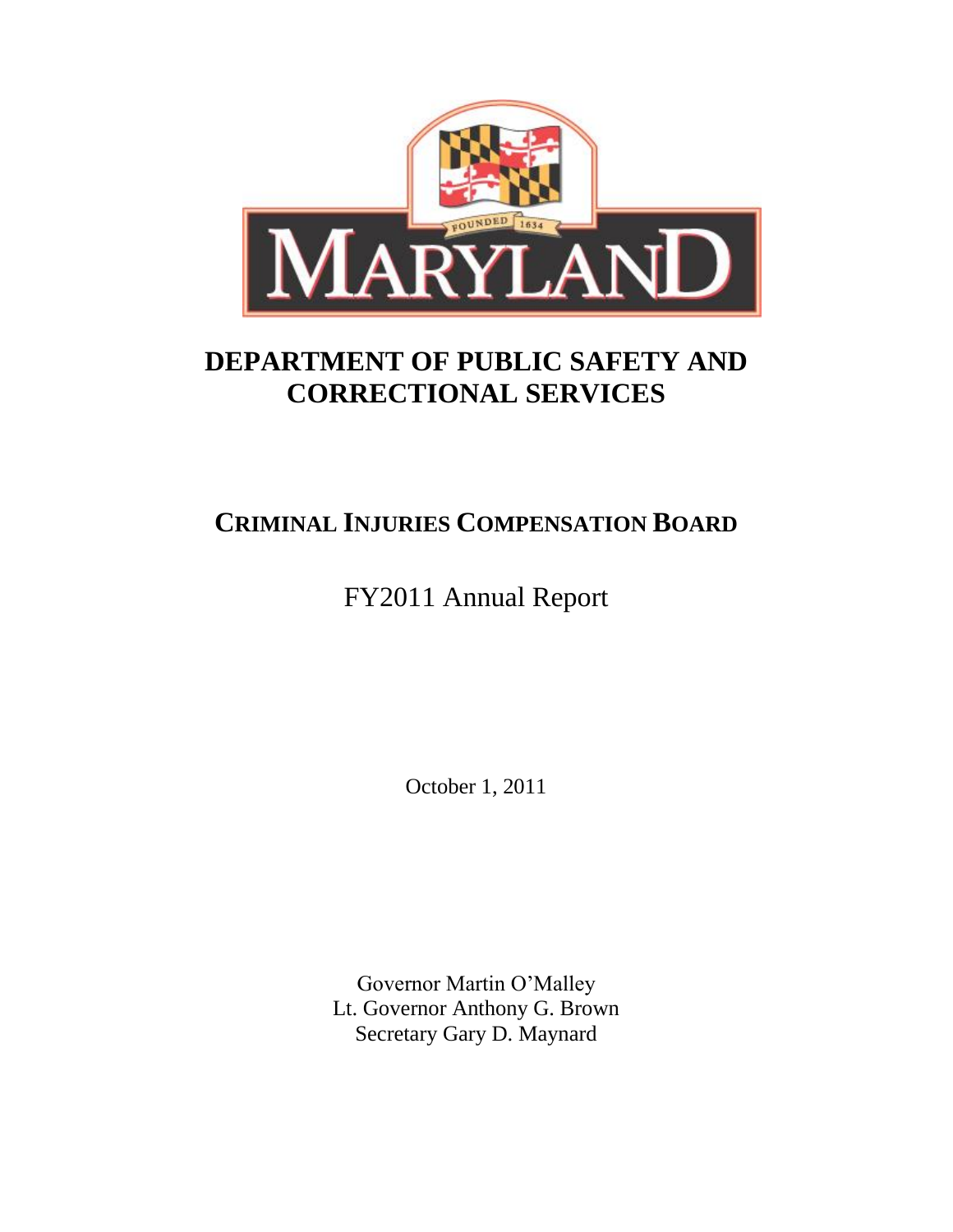

# **Department of Public Safety and Correctional Services**

#### **Office of the Secretary**

300 E. JOPPA ROAD • SUITE 1000 • TOWSON, MARYLAND 21286-3020 (410) 339-5000 • FAX (410) 339-4240 • TOLL FREE (877) 379-8636 • V/TTY (800) 735-2258 • [www.dpscs.state.md.us](http://www.dpscs.state.md.us/)

STATE OF MARYLAND

MARTIN O'MALLEY GOVERNOR

ANTHONY G. BROWN LT. GOVERNOR

GARY D. MAYNARD **SECRETARY** 

G. LAWRENCE FRANKLIN DEPUTY SECRETARY ADMINISTRATION

RANDALL P. NERO ACTING DEPLITY **SECRETARY** PROGRAMS AND SERVICES

DAVID N. BEZANSON ASSISTANT SECRETARY CAPITAL PROGRAMS

DIVISION OF CORRECTION

DIVISION OF PAROLE AND PROBATION

DIVISION OF PRETRIAL DETENTION AND SERVICES

PATUXENT INSTITUTION

MARYLAND COMMISSION ON CORRECTIONAL **STANDARDS** 

CORRECTIONAL TRAINING **COMMISSION** 

> POLICE TRAINING **COMMISSION**

MARYLAND PAROLE **COMMISSION** 

CRIMINAL INJURIES COMPENSATION BOARD

EMERGENCY NUMBER SYSTEMS BOARD

SUNDRY CLAIMS BOARD INMATE GRIEVANCE OFFICE October 1, 2011

The Honorable Martin O'Malley Governor of Maryland State House, Second Floor Annapolis, Maryland 21401-1991

# Re: MD Criminal Injuries Compensation Board's 2011 Annual Report

Dear Governor O'Malley:

According to Criminal Procedure Article, §11-805(a)(8), Annotated Code of Maryland, the Criminal Injuries Compensation Board is to submit an annual report to you. Please accept this report as the 2011 Annual Report of the Criminal Injuries Compensation Board.

The report details the activities of the Board for Fiscal Year 2011. The Board has made awards in excess of \$8.1 million in claims this fiscal year, but only disbursed \$5,197,159 million. The Board collected only \$3,408,972. Overall, the Board has made great strides towards its goal of ensuring victim satisfaction with the compensation procedure.

I hope that you find the report both meaningful and informative. If I can be of any further assistance please do not hesitate to contact me.

Sincerely,

Gary D. Maynard **Secretary** 

## **Enclosure**

c: Senate President Thomas V. Michael Miller Jr. House Speaker Michael E. Busch Mr. Matthew Gallagher, Governor's Chief of Staff Ms. Catherine Motz, Governor's Deputy Chief of Staff Mr. Joseph Bryce, Governor's Chief Legislative Office Ms. Shanetta Paskel, Governor's Deputy Legislative Officer Mr. Christopher Zwicker, Budget Analyst, Dept of Budget & Management Ms. Rebecca Ruff, Policy Analyst, Department of Legislative Services Ms. Sarah Albert, Mandated Reports, Department of Legislative Services Acting Deputy Secretary Randall Nero, Ph.D.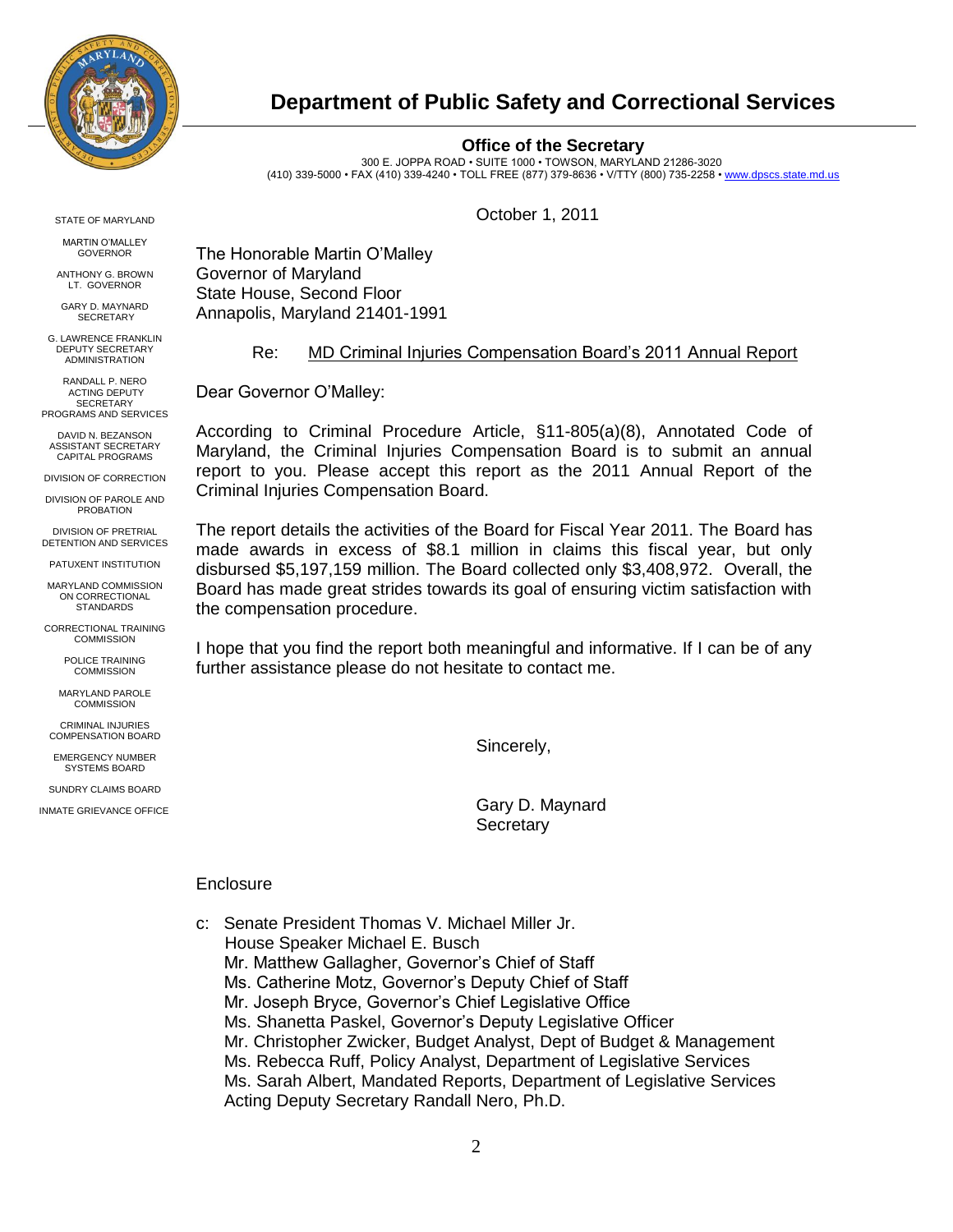

# **Department of Public Safety and Correctional Services**

**Criminal Injuries Compensation Board** 6776 REISTERSTOWN ROAD • SUITE 206 • BALTIMORE, MARYLAND 21215 (410) 585-3010 • FAX (410) 764-3015 [• www.dpscs.state.md.us](http://www.dpscs.state.md.us/)

STATE OF MARYLAND

MARTIN O'MALLEY GOVERNOR

ANTHONY G. BROWN **LT. GOVERNOR** 

GARY D. MAYNARD **SECRETARY** 

RANDALL P. NERO ACTINGDEPUTY **SECRETARY** PROGRAMS AND SERVICES

SANDY A. ROBERTS CHAIRMAN CRIMINAL INJURIES COMPENSATION BOARD The Honorable Gary D. Maynard Secretary, Department of Public Safety and Correctional Services 300 E. Joppa Road, Suite 1000 Towson, Maryland 21286-3020

Re: Criminal Injuries Compensation Board's 2011 Annual Report

Dear Secretary Maynard:

According to Criminal Procedure Article, §11-805(a)(8), Annotated Code of Maryland, the Criminal Injuries Compensation Board is to submit an annual report to the Governor and you. Please accept this report as the 2011 Annual Report of the Criminal Injuries Compensation Board. The report details the activities of the Board for Fiscal Year 2011.

The Board has made awards in excess of \$8.1 million in claims this fiscal year, but only disbursed \$5,197,159 million. The Board collected \$3,407,032, which was much less than the projected revenue. As a consequence, several claims that were approved in FY11 could not be paid during the fiscal year, but are being held until funds become available. In order to minimize the impact on crime victims, the Board began prioritizing payments. Top priority is given to payments directly to claimants and victims. As revenues permit, payments are next made to small businesses, e.g. physicians, dentists, therapists and funeral homes. Finally, large health care providers receive payment.

The attached report describes the Criminal Injuries Compensation Board's accomplishments and challenges. I hope that you find the report informative.

Sincerely,

Patrick Cheney Acting Executive Director

cc: Acting Deputy Secretary Randall Nero, Ph.D. Chairman Sandy Roberts, CICB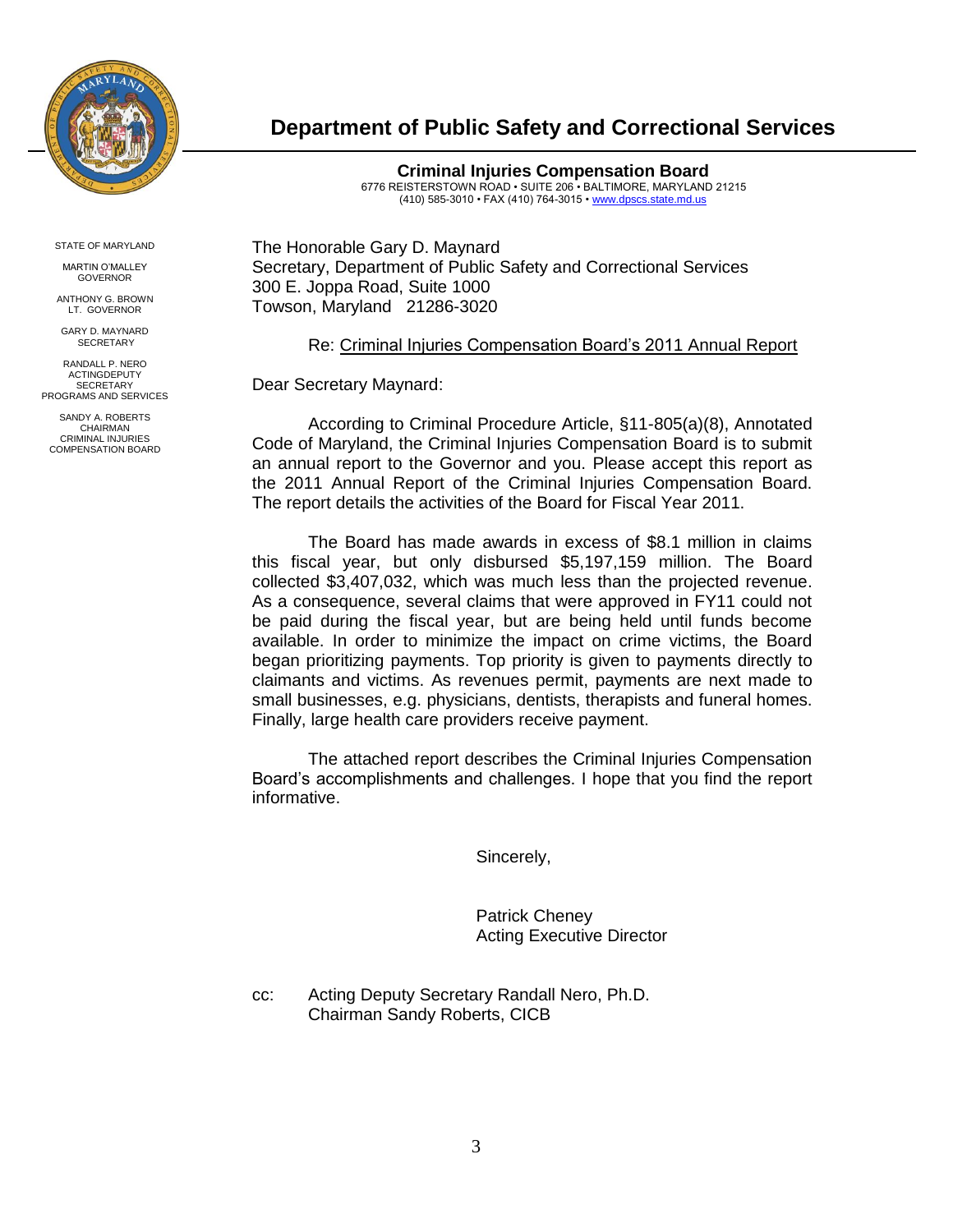#### **General Program Information**

#### **Program Description**

Pursuant to the authority granted to it by the Maryland Annotated Code, Criminal Procedure Article, §§11-801 through 11-819 and the Secretary of the Department of Public Safety and Correctional Services, the Maryland Criminal Injuries Compensation Board (CICB) provides financial assistance to crime victims who have suffered compensable injury or loss in the aftermath of victimization. The CICB consists of two equal entities which co-exist under the authority of the Secretary: an appointed Board, which hears disputed claims and makes decisions regarding awards and denials and an employed staff, which processes requests for compensation under the direction of CICB's Executive Director. The Criminal Injuries Compensation Fund (CICF) consists of a state special fund appropriation comprised of fees levied throughout the criminal justice process and a federal fund appropriation also comprised of fees levied on offenders in the federal criminal justice system.

#### **Mission**

The Criminal Injuries Compensation Board assists the Department and the Secretary in enhancing services to victims of crime by providing compassionate care and mitigating the impact on crime victims by providing financial assistance in the aftermath of criminal victimization.

#### **Vision**

The Maryland Criminal Injuries Compensation Board will be nationally recognized as a leader in the field of crime victim services and rights. We will be known as a compensation authority who values dignity, respect, professionalism, diversity, and competence in our interactions with each other, our colleagues, and our constituency. We strive to meet one of the core rights of crime victims: financial restoration. We will provide compassionate and competent services to crime victims by accurately and efficiently processing claims for compensation to alleviate financial hardship in the aftermath of criminal victimization. We will set the standard for and provide leadership in the field of crime victim services within the Department of Public Safety and Correctional Services. Claimants of the Maryland Criminal Injuries Compensation Board will be presumed eligible for claims and will be heard throughout the claims process, be treated with dignity, respect, and fairness, be informed at all times of their claims status, and will fully afforded the right to participate in the claims process.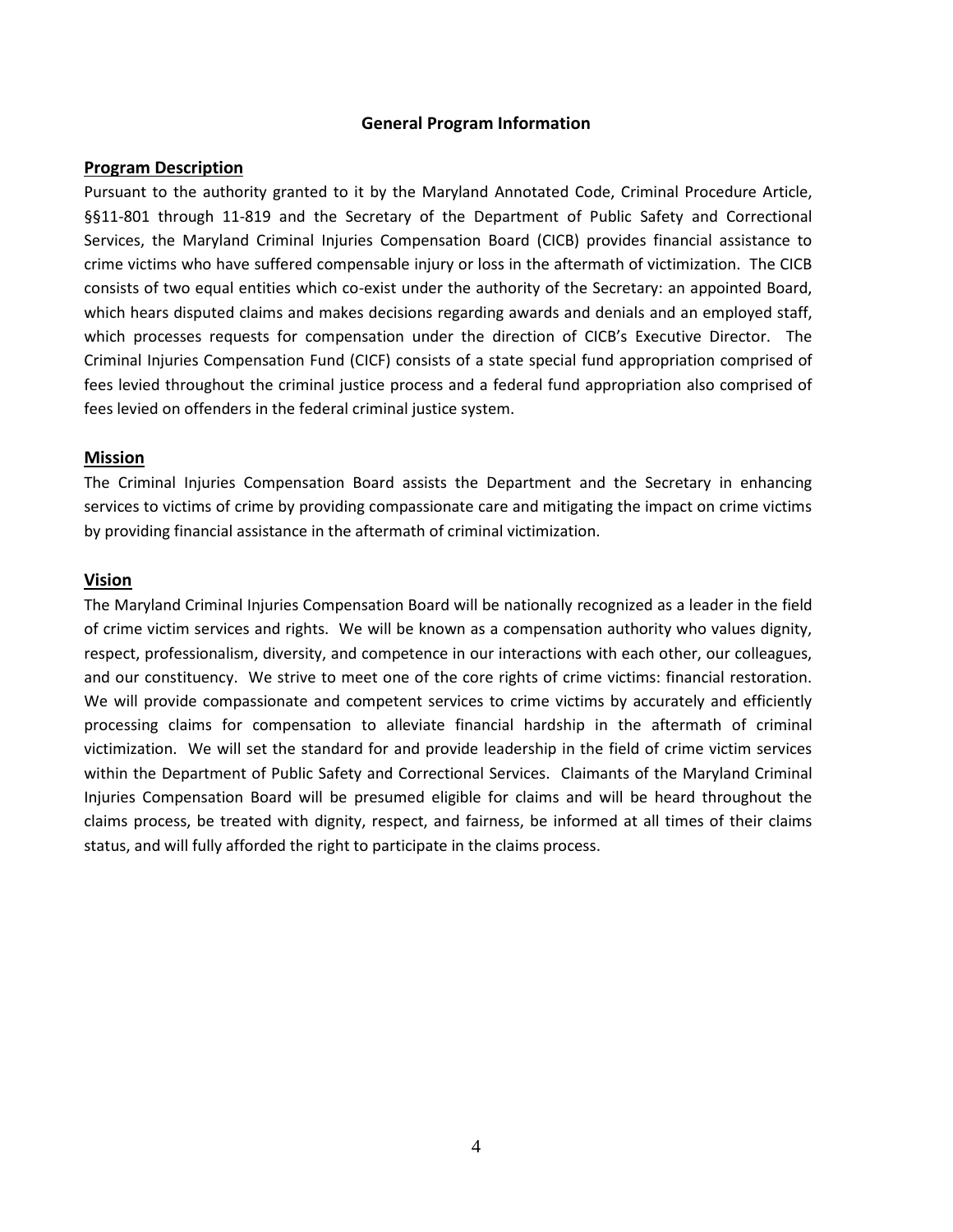# **Financial Overview**

# **Revenue**

During Fiscal Year 2011 the Criminal Injuries Compensation Board collected a total of **\$3,407,032** in revenue from Special Funds appropriated by the General Assembly. The breakdown of collection sources is as follows:

- Pursuant to Courts and Judicial Proceedings Article §7-409(b), the Criminal Injuries Compensation Fund received **\$156,877** from Circuit Court criminal cases. Circuit Court criminal case revenue represents 5**%** of the total revenue collected by the Criminal Injuries Compensation Fund.
- Pursuant to Courts and Judicial Proceedings Article §7-409(c), the Criminal Injuries Compensation Fund received **\$1,092,921** from District Court criminal cases. District Court criminal case revenue represents **32%** of the total revenue collected by the Criminal Injuries Compensation Fund.
- Pursuant to Courts and Judicial Proceedings Article §7-409(c), the Criminal Injuries Compensation Fund received **\$1,580,898** from District Court traffic cases. District Court traffic court case revenue represents **46%** of the total revenue collected by the Criminal Injuries Compensation Fund.
- Pursuant to Courts and Judicial Proceedings Article §7-409(d), the Criminal Injuries Compensation Fund received a **\$500,000** transfer which represents **15%** of the total revenue collected by the Criminal Injuries Compensation Fund.
- As a result of the Criminal Injuries Compensation Board's revenue recovery program, the Criminal Injuries Compensation Fund received a total of **\$**76,336, all of which was recovered from restitution owed by offenders as a result of a criminal conviction and sentence which included a restitution order or under CICB's right to subrogation. The revenue recovered during Fiscal Year 2011 represents **2%** of the total revenue collected by the Criminal Injuries Compensation Fund.

## **Expenditures**

During Fiscal Year 2011, the Criminal Injuries Compensation Board approved a total of \$8,221,883 in awards. Of this amount, the Criminal Injuries Compensation Board disbursed \$5,197,159 in awards to crime victims and used \$875,434 on operating expenses to manage the agency. Operating expenses represented 13% of the CICB budget, while 87% of the budget is disbursed to or on behalf of crime victims. \$2,583,050 of the total amount disbursed for awards was received from the agency's federal Victim of Crime Act (VOCA) grant; \$2,614,109 of the total amount disbursed for awards was received from the Special Fund appropriation discussed above.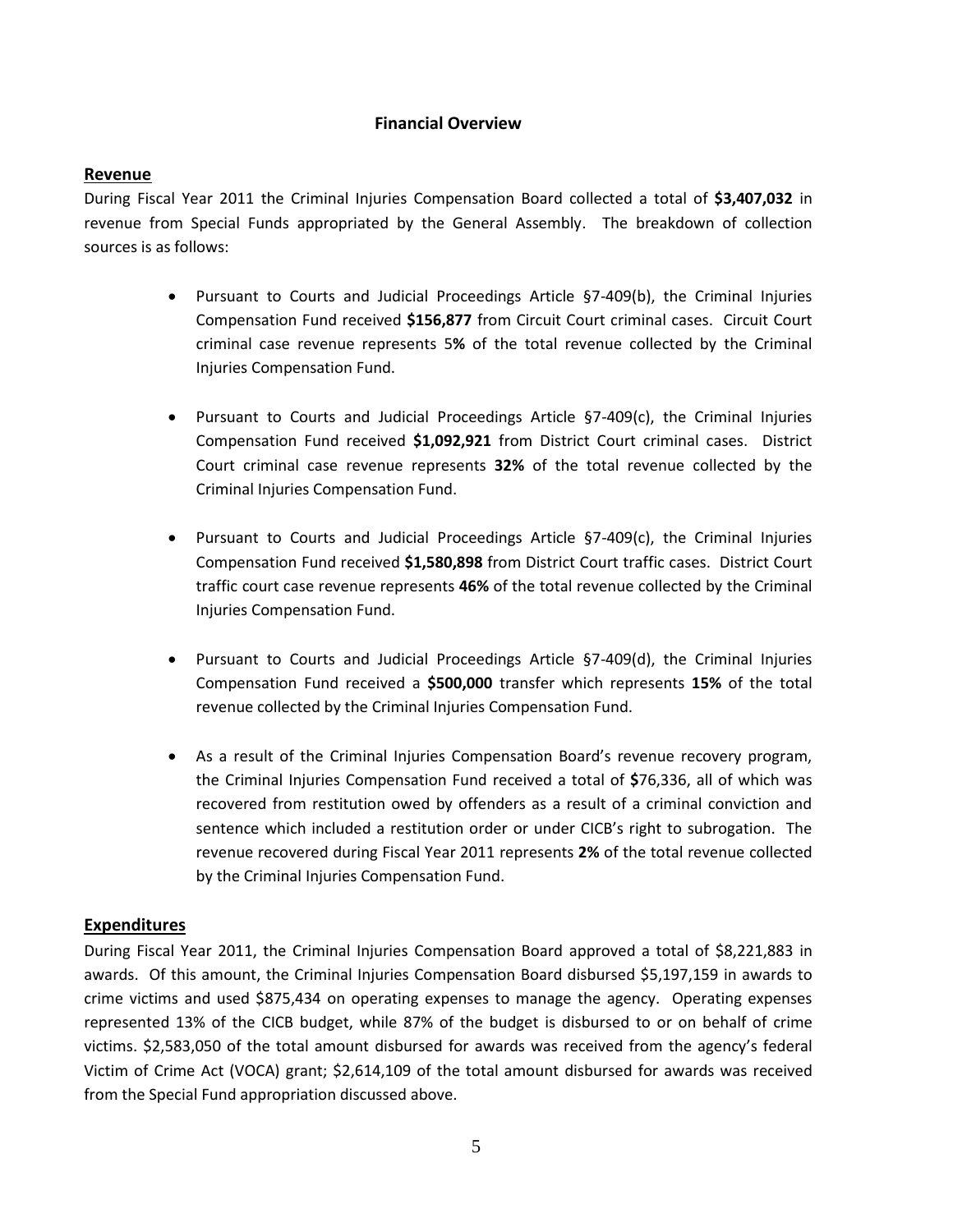# **Program Overview**

CICB core functions have been divided into three distinct, yet collaborative, internal programs: **claims examination, victim services, and revenue recovery.**

# **Claims Examination**

The claims examination program of CICB serves the Mission of the agency by maintaining responsibility for financial assistance to crime victims. It is the goal of CICB's claims examination process to provide resources for each claimant, whether through an award of CICF money to eligible claimants and victims or through a referral to other resources for claimants and victims who do not meet the CICF eligibility requirements.

There are nine full-time claims examiner positions, two full-time claims processor positions, and one Administrator position responsible for the claims examination process within CICB. All of the claims examiner positions were filled by the end of the Fiscal Year, but remained vacant throughout much of the year. One of the claims processor positions was filled at the end of the fiscal year; one position was vacant.

The claims examination team is responsible for receiving applications for compensation, communicating with the victim and claimant about the claims process, efficiently processing the claim for compensation so that the claimant receives the compensation award in the most expedient manner possible, providing referrals to other programs for financial reimbursement where there is no eligibility for CICF, and processing the claim award for payment through DPSCS' Division of Financial Services.

During Fiscal Year 2011, the claims examination team awarded claims in the following categories of victimization:

- 288 claims for compensation as a result of homicide, for a total of \$1,822,055.53
- 603 claims for compensation as the result of an assault, for a total of \$5,745,755.37
- 31 claims for compensation as the result of a sexual assault, for a total of \$110,671.53
- 33 claims for compensation as the result of domestic violence, for a total of \$162,198.76
- 21 claims for compensation as the result of child abuse, for a total of \$138,521.56
- 29 claims for compensation as the result of drunk driving, for a total of \$242,679.76

During Fiscal Year 2011, the claims examination team:

- Received **1,658** claims for compensation from crime victims in Maryland;
- Of the 1,658 claims received, determined that **1,656** claims initially met the statutory minimum requirements for award consideration;
- Facilitated the Board's approval of **1005** awards for compensation; and
- Awarded a total of **\$8,221,882.51 to** crime victims who had compensable injuries as the result of the crime.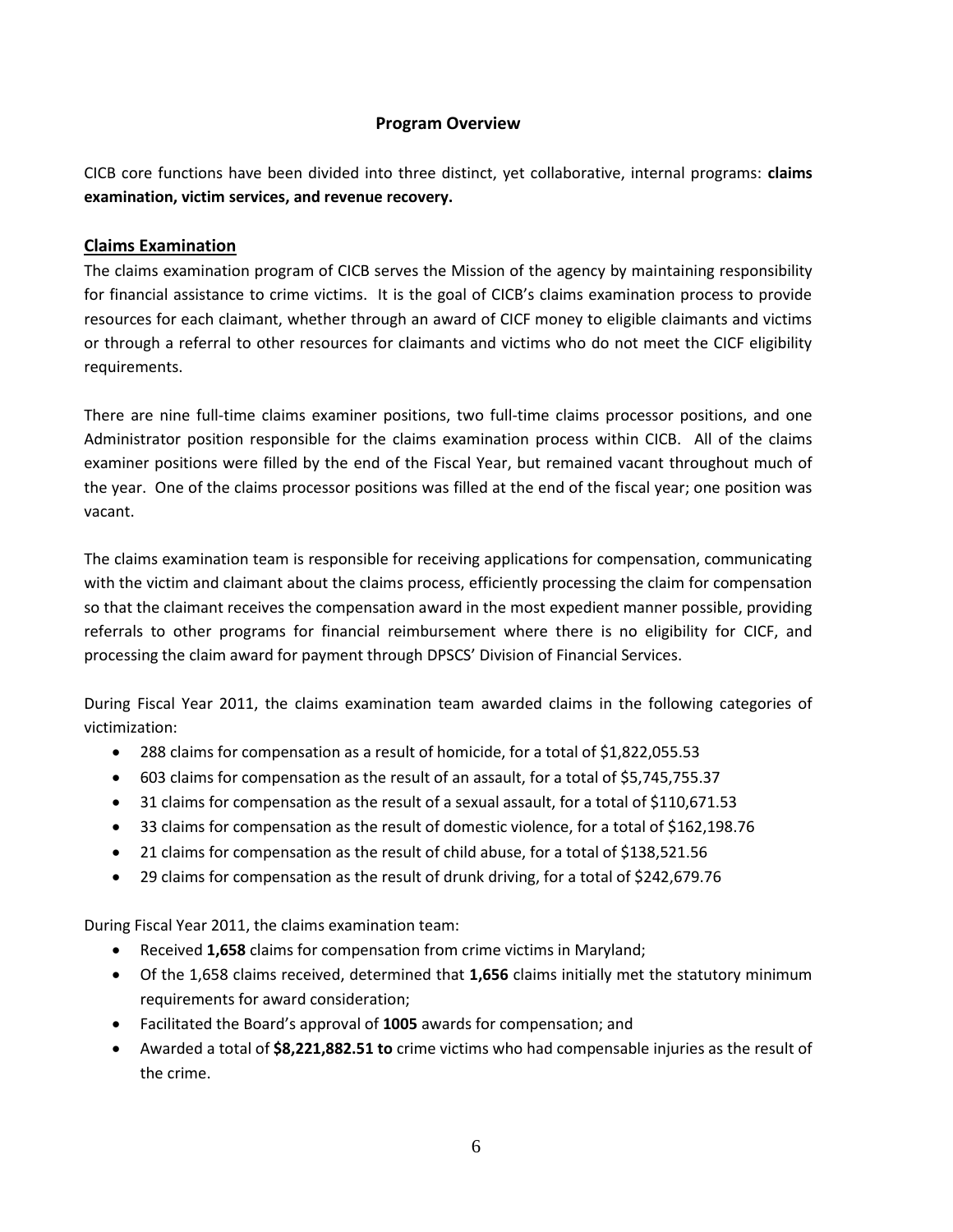In addition to providing awards and/or other financial assistance to each crime victim, it is a key goal of the CICB to provide those awards, and process the claims, in an expedient and efficient manner. During Fiscal Year 2011, the claims examination team had an average processing time of **126 days**, from the date that the claim is received in the CICB office to the day that the claim is presented to the Board for a decision. While there is still work to do to continue decreasing the average number of days that it takes our claims examination team to process the average claim, the 126 day average represents a **decrease of 31 days** on average from the Fiscal Year 2010 average claim processing time. Additionally, by the end of the Fiscal Year 2011, the average processing time had dropped to 91 days, a standard of substantial compliance. For the Fiscal Year, **40%** of all of our claims were processed within 90 days, which is an increase in the percentage of claims resolved within 90 days from Fiscal Year 2010. In Fiscal Year 2010, only 33% of all claims were resolved within 90 days. However, during the final month of the year, after the CICB achieved full staffing, 59% of all claims received were processed within 90 days.

## **Revenue Recovery**

The second function of the CICB is to recover revenue owed to victims as the result of a court order for restitution upon a defendant's conviction. When the CICB pays for a victim's reimbursable expenses, the CICB creates a right of subrogation which allows CICB to recover the costs that have been paid out previously to a victim or a claimant. It is the goal of CICB's revenue recovery program to ensure that the claims examination program is able to function in the best interest of victims by recovering revenue sufficient to supplement the funds generated through the court fee legislation described above.

Throughout Fiscal Year 2010, the CICB employed one full-time revenue recovery specialist. In Fiscal Year 2011, CICB increased the staff on the revenue recovery team to two full-time revenue recovery specialists. The revenue recovery team is responsible for tracking offenders through the criminal justice process, and when relevant, working with the prosecutors to request restitution, initiate collection efforts after a restitution judgment is entered, and work collaboratively with the Division of Parole and Probation to hold offenders accountable to their full court-ordered sentence.

During the last fiscal year, the revenue recovery team recovered \$76,336 in offender owed restitution, requested restitution in 1,007 cases on behalf of CICB, and aggressively pursued 357 offenders under CICB's subrogation rights.

## **Victim Services**

The final function of the CICB is to assist the Department in providing exceptional services to crime victims and to ensure that victims of crime are receiving all of the rights to which they are entitled throughout the compensation process. In the fourth quarter of Fiscal Year 2010, CICB added a victim services team in an effort to prioritize and expand this role of the State's compensation program. It is the responsibility of the victim services team to create the standard for state-based victim services leadership. Through funding provided by the Governor's Office of Crime Control and Prevention, CICB has been able to fully staff a victim services program with three full-time and one part-time victim service providers.